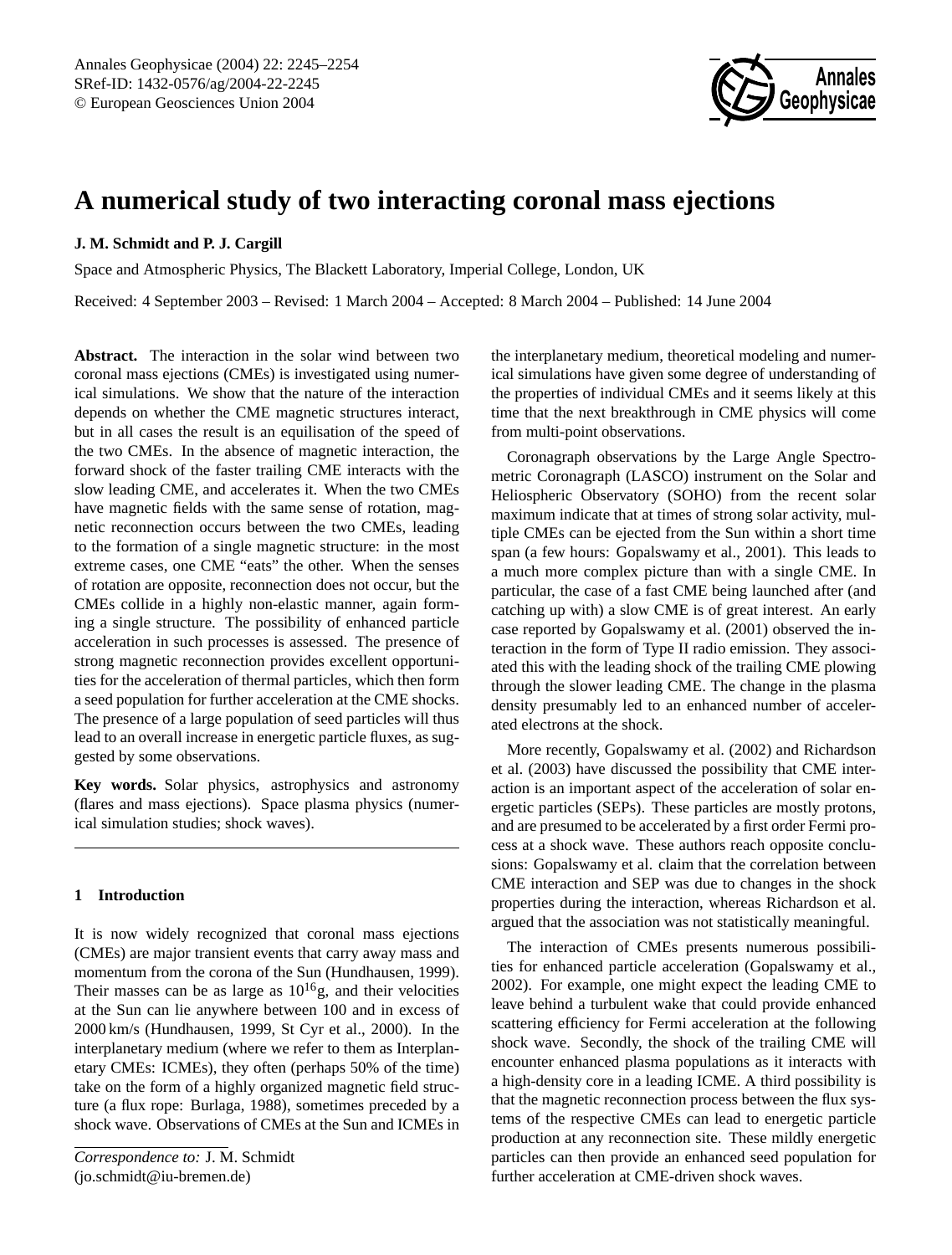

Fig. 1. Contour plots of the vector potential at four times during the evolution of two CMEs whose meridional angle is separated by 40°. These are projections of the magnetic field on the  $(r-\theta)$  plane. The same contour levels are used in all panels.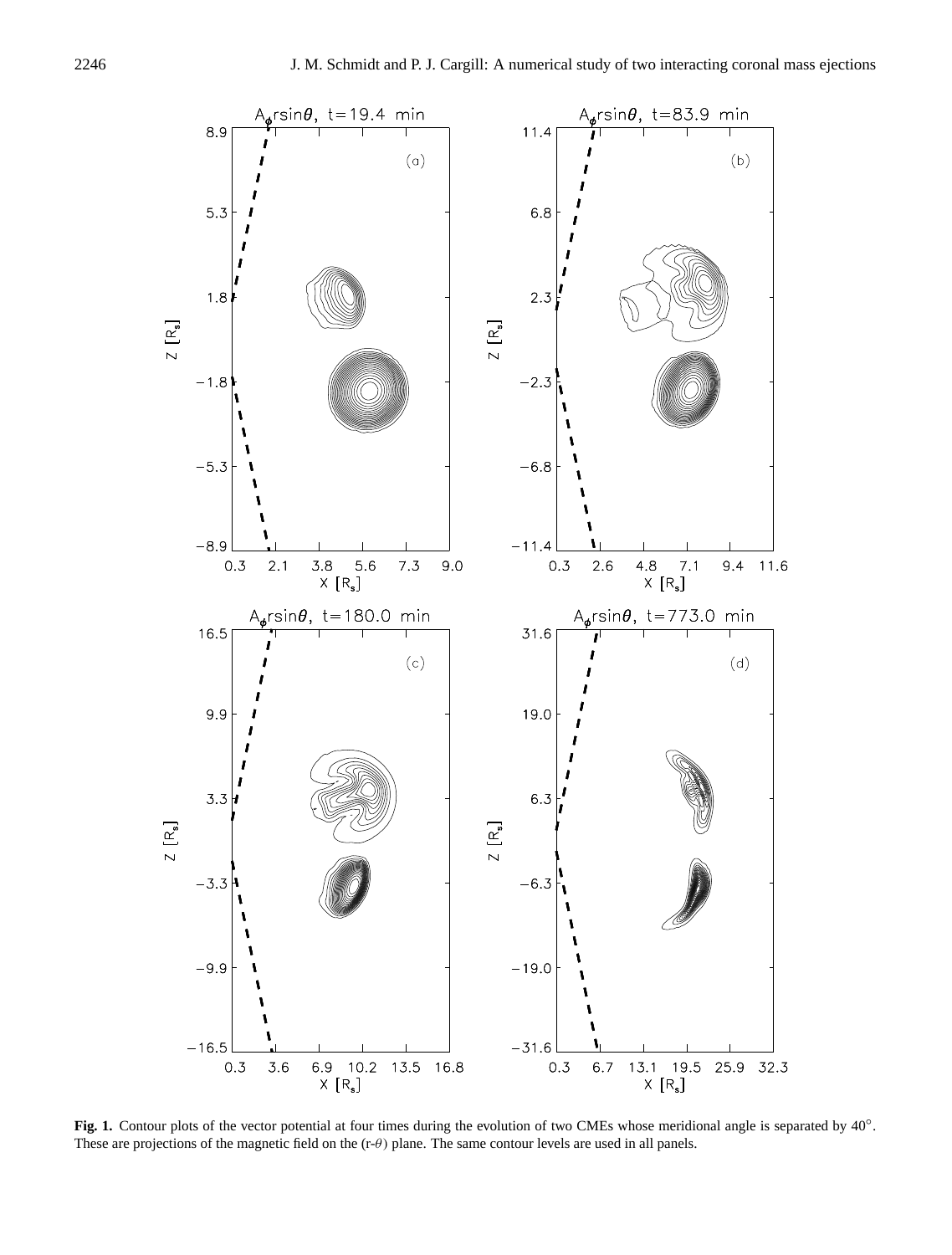This paper addresses the interaction of CMEs from the viewpoint of magnetohydrodynamic (MHD) simulations. Our aim is to understand the basic processes of the interaction: in particular, how does the shock of the trailing CME interact with the leading one; how do the CME magnetic fields interact with each other? Section 2 describes the model briefly: many of the details have been published elsewhere. In Sect. 3 we discuss the interaction between a fast CME that interacts obliquely with a slower and denser CME. In particular, we address the behaviour of shock waves within the slow CME. Section 4 presents a parameter study of CME interactions, with particular emphasis on the relative impact details and magnetic field orientation.

## **2 The model**

We use a MHD simulation model to study the interaction between two CMEs. The details of the equations solved and numerical method used, are outlined elsewhere (e.g. Cargill et al., 2000) and will not to be repeated here. The model is 2.5 dimensional, so that the density and the three components of the velocity and the magnetic field depend on time t, the radial distance rand the meridional angle  $\theta$ , where rotational symmetry is assumed in the  $\phi$ -direction. We specified a simulation box that extends from 1.7 to 32  $R_s$ : this is the combined fields of view of the LASCO C2 and C3 coronagraphs on board SOHO. In the  $\theta$  direction the simulation box lies between 10° and 170°, with  $\theta = 90^\circ$  at the equator (see Fig. 1 for further details).

The two CMEs are assumed to be the coronal manifestation of magnetic clouds, so that they are magnetic flux ropes. In a local cylindrical geometry the field is given by:

$$
B_{\theta} = B_0 \frac{r/a_0}{1 + (r/a_0)^2}, B_z = \frac{B_0}{[1 + (r/a_0)^2]^2},
$$
 (1)

(Gold and Hoyle, 1960), where  $B_0$  is a constant and  $a_0$  is the radius of the magnetic cloud. In the initial state we choose the fast and slow CMEs to have  $B_0=0.63$  G and 0.5 G, respectively. The fast (slow) CMEs have  $a_0$ =1.1 (1.5)  $R_s$ , and have initial velocities  $(v_f)$  of 1095 and 290 km/s, respectively. The centre of the fast and slow CMEs are at  $r=3.9$ and 5.9  $R_s$ . The angle between the meridional positions of the centers of the initial CMEs can be varied, in order to examine interactions that take place with or without the ICME magnetic fields ever coming into contact.

This choice of  $B_0$  gives magnetic field strengths of 21 nT and 42 nT for the fast and slow CMEs, respectively, at 1 AU. The dimensions of the initial CMEs are typical of the dimensions of CMEs that are observed with the C2 and C3 coronagraphs of LASCO. The initial velocities are also typical values for fast and slow CMEs, and are also characteristic of the speed of CME pairs seen by Gopalswamy et al. (2001). Since most of the CMEs that have been observed in the LASCO images over-expand when they propagate into the outer interplanetary space, a feature that is apparently more common for the faster CMEs (Dere et al., 1999), the slow (fast) CME

was given an initial thermal overpressure of a factor of three (five) with respect to the surrounding solar wind. Finally, the slow CME has its density enhanced by a factor of four with respect to the surrounding solar wind. Density enhancements of this order can be detected by measurements of radio emission in the cores of the CMEs (e.g. Gopalswamy et al., 2001).

Both CMEs are placed in a Parker solar wind with a flow speed of 100 km/s at the inner boundary and a sonic point at  $r=8.9R_s$ , so that the two colliding CMEs pass through the sonic point as they interact. A (radial) solar wind magnetic field is not considered in these simulations.

#### **3 Obliquely colliding CMEs**

Figure 1 shows the interaction of two CMEs which have the same (anticlockwise) rotation of the magnetic field, but are separated by 40° in the meridional plane. In each panel the  $x$ -axis is in the ecliptic plane and the  $z$ -axis is the polar coordinate of the Sun, each measured in solar radii (note that panels (a) and (b) have different dimensions from the others). The thick dashed lines denote the inner boundary of the simulation box. The contour-lines of the vector potential  $A_{\phi}r \sin \theta$  are plotted in each panel: these are the projections of the magnetic field lines onto the  $x - z$ -plane. Note also that the whole structure extends out of this plane, i.e. in the  $\phi$ -direction. Figure 2 shows the plasma density normalized locally to its initial value (i.e.  $\rho$  (t)/ $\rho$ (t=0)), which shows clearly the shock locations. In both plots, quantities are shown at four different times, as indicated on the panels.

It is clear from these figures that whereas the magnetic fields of the two CMEs do not interact themselves (there is no reconnection between the two flux systems), the fast CME exerts a major influence on the slow one. The interaction is apparent even in the magnetic field plots, where there is a flattening of the upper side of the slow CME in panel (b), and an associated movement of the centre in a southward direction relative to its expected trajectory in the absence of the fast CME. This is due to compressive effects generated by the motion of the fast CME that then hit the slow one. The flattening continues in panel (c) and indeed is exactly opposite to the usual behavior of a CME which undergoes the strongest compression in the radial direction (e.g. Cargill and Schmidt, 2002).

The cause of this distortion becomes clearer from Fig. 2. Both CMEs generate leading shock waves (indicated by labels A and C in the panels), due to their relative speed with respect to the solar wind. There is also a density rarefaction in both CMEs due to the mild over-expansion. Finally, as the CMEs start moving, a reverse shock is generated that is confined within each CME (labels B and D in the panel). Each pair of forward and reverse shock has a half-moon-like shape and can be seen most clearly in panel (a).

In panel (b) the southern end of the forward shock of the fast CME has begun to interact with the upper boundary of the slow CME, distorting it as seen in the magnetic field plot. This interaction has created a significant pile-up of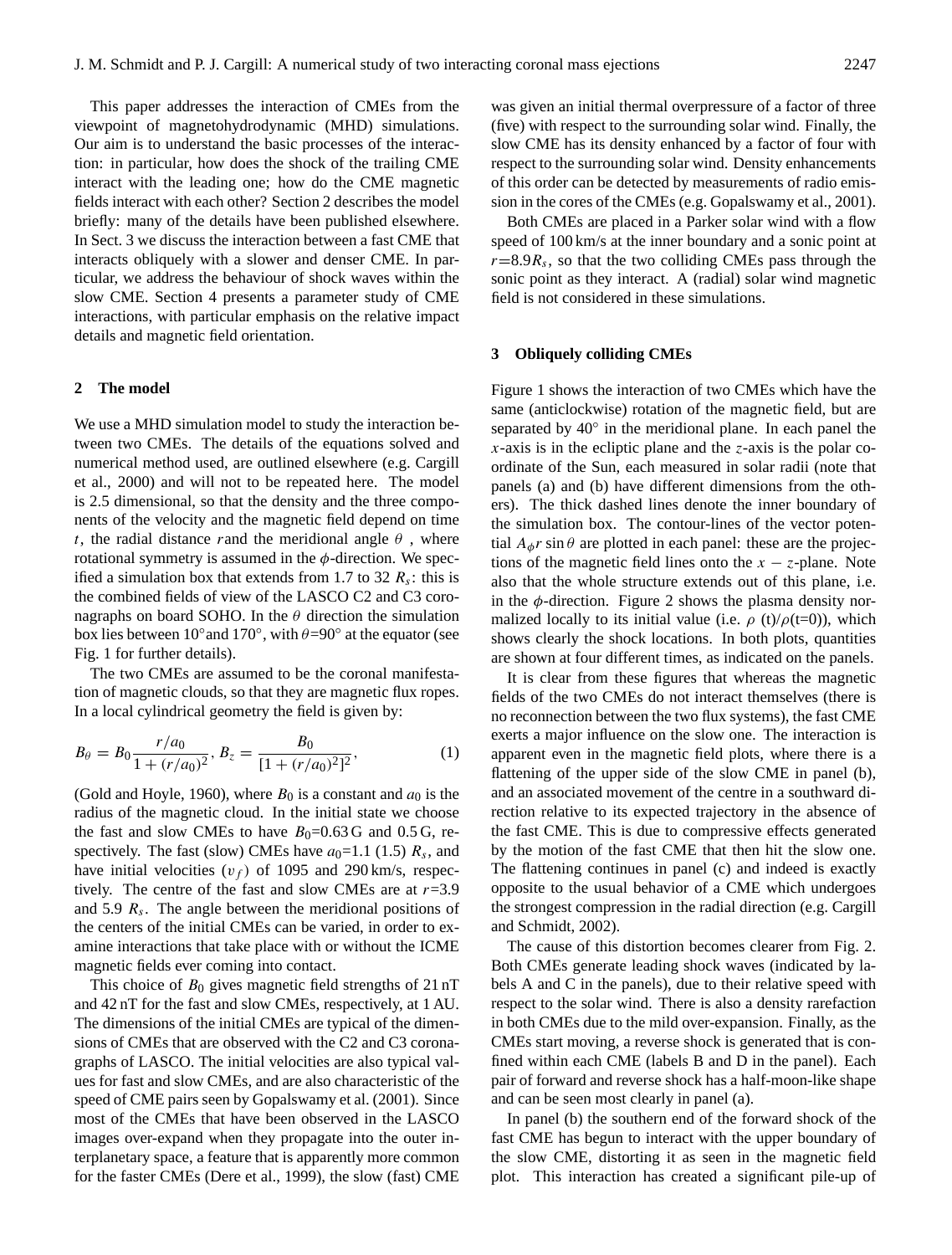

**Fig. 2.** Contour line plots of the change in density for the simulation shown in Fig. 1. The labels A–E are discussed in the text.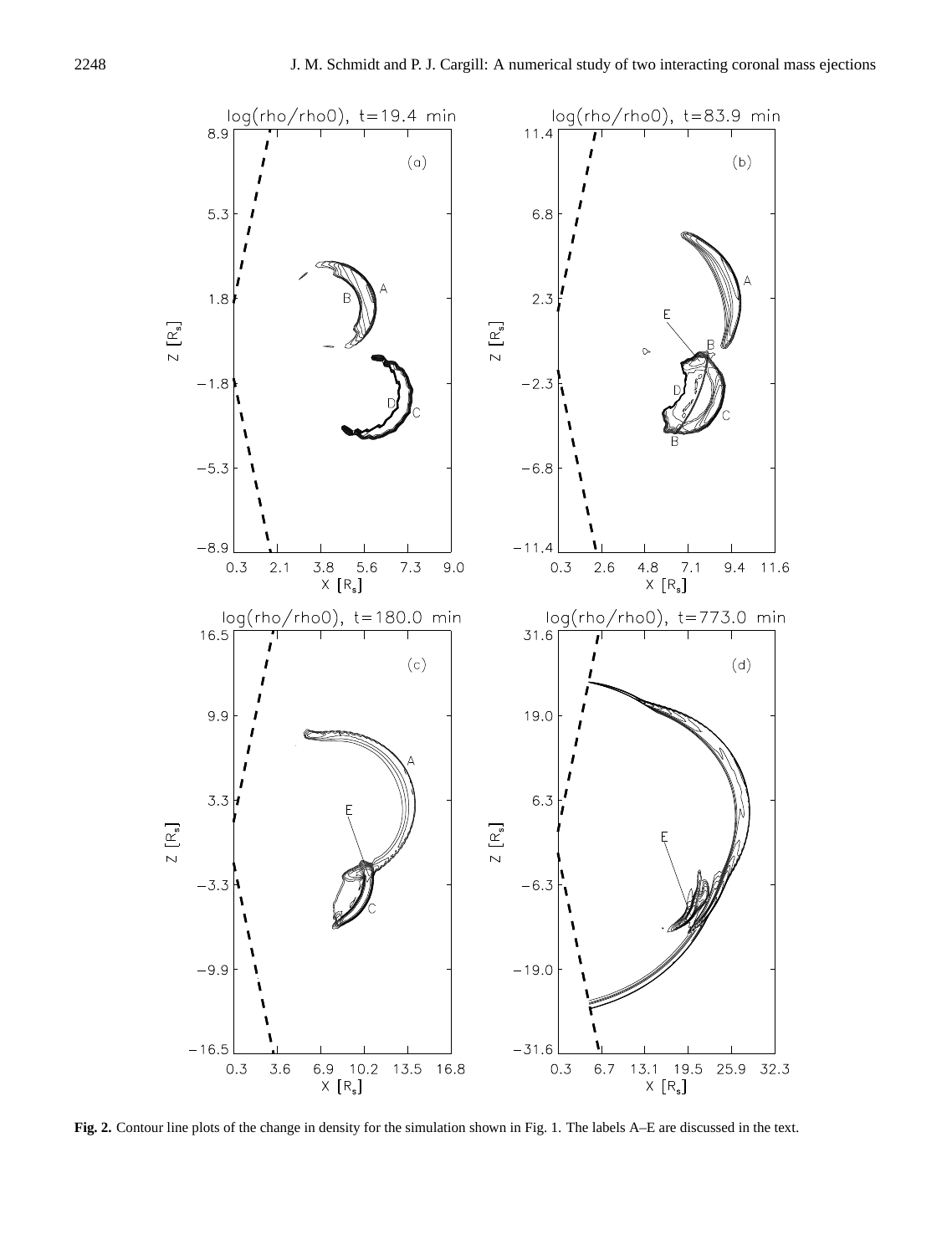

**Fig. 3.** The velocity (left panel) and shock-strength of the forward shocks (right panel) as a function of time for the fast (solid line) and the slow (dotted line) CMEs presented in Figs. 1 and 2.

the density at the western leading edge of the slow CME, denoted by the label "E" in the panels. Note that the reverse shock "B" of the fast CME has penetrated into the slow CME entirely. Where this shock intersects with the forward shock "A" of the fast CME, the latter shock is suppressed, thus creating a gap between the pile-up regions "E" and "A". There is also a complex process of interaction between the two forward shocks. While colliding, these shocks steepen significantly (see panel (c)). The eastern front of this doublewing-like pattern roughly coincides with the front of the slow CME, i.e. the major part of this shock pattern is within the slow CME. It is obvious that the strong steepening of the fast CME forward shock within the slow CME is due to the enhanced density which diminishes the Alfven speed there.

In panel (d), the strong shock has passed through the slow CME, and is propagating into the undisturbed solar wind, where it displays a nearly spherical pattern. The slow CME has maintained its integrity throughout the interaction, but has undergone considerable distortion (Fig. 1, panel (d)). It is important to note that the slow CME has been accelerated by this interaction, and can now influence the motion of the fast CME. Panel (d) indicates that the southern leading edge of the fast CME is influenced by the northern trailing edge of the slow CME, where solar wind material is sucked into the rear of the slow CME. This edge of the slow CME forms a nose-like pattern that starts in the area denoted by "E" in panel (d) and extends in the direction of the rear of the fast CME.

The left panel of Fig. 3 shows the velocity of the fast (solid line) and the slow (dotted line) CME. The velocity is defined as the velocity at the grid point corresponding to the largest magnetic field intensity in each CME. The "jumpiness" in the curves is due to the relatively small number of data points. At the start of the simulation, the fast CME is rapidly decelerated due to its interaction with the solar wind (e.g. Cargill and Schmidt, 2002), and the interaction with the slow CME starts after about 50 min, with a small deceleration of the slow CME. Since the fast CME only interacts with the slow CME obliquely, turbulent motions around the sides of the fast CME causes this slight deceleration. After about 100 min, the slow CME is accelerated until it reaches solar wind speed (and speed of the fast CME) after about 300 minutes. At the same time, the fast CME is decelerated initially slightly below solar wind speed, also due to its interaction with the slow CME. It should be noted that the interaction of the two CMEs leads to a nearly constant force on the slow CME (the acceleration in the example shown is about  $24 \text{ km}/(\text{min})^2$ ).

The right panel of Fig. 3 shows the shock-strength of the forward shock of the fast (solid line) and the slow (dotted line) CME versus time, where the shock-strength is defined as the maximum of the plasma density normalized locally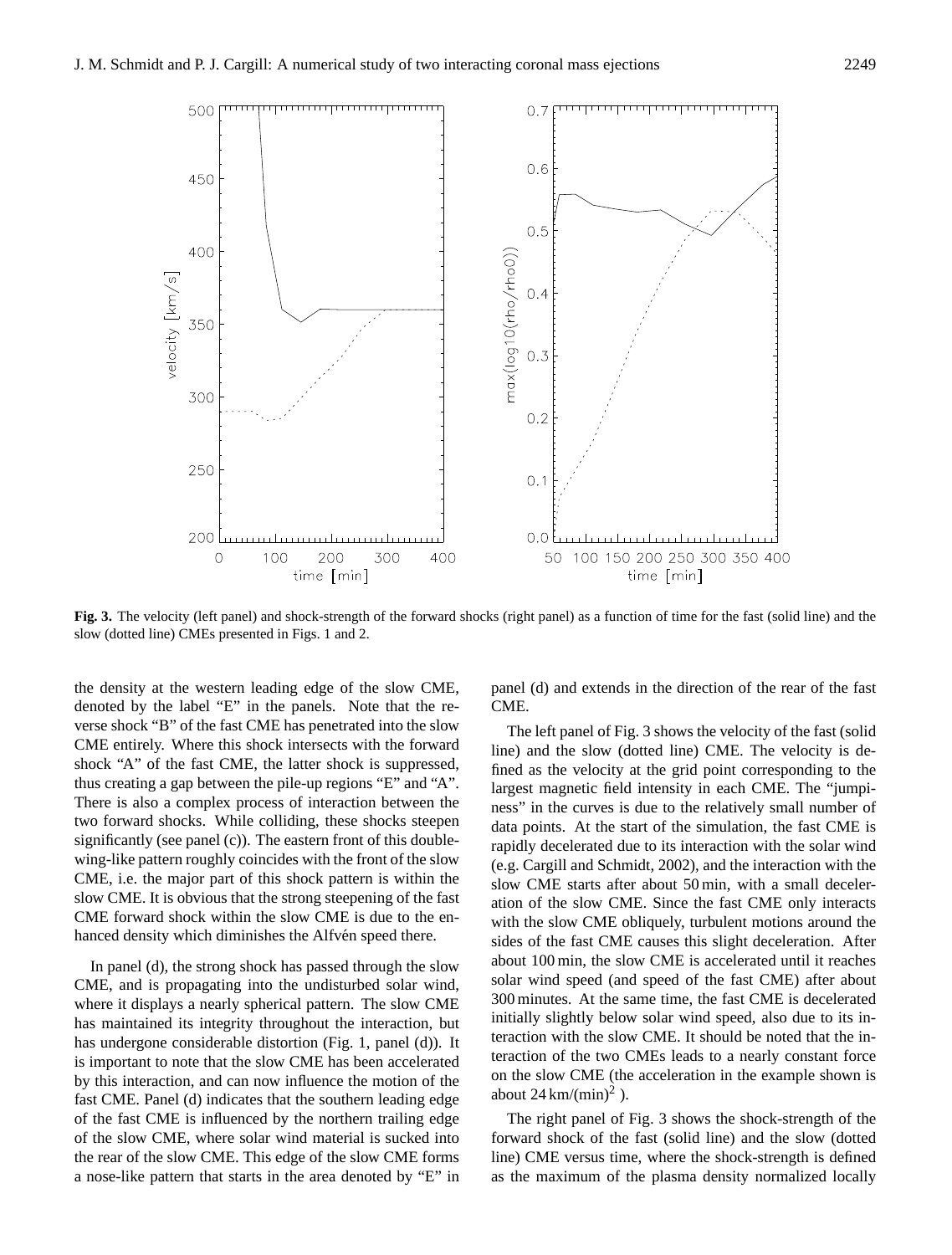

Fig. 4. The magnetic field lines for a case of CME interaction where the two CMEs are initially separated by 20° in the meridional direction. The two CMEs have the same sense of rotation of their magnetic field.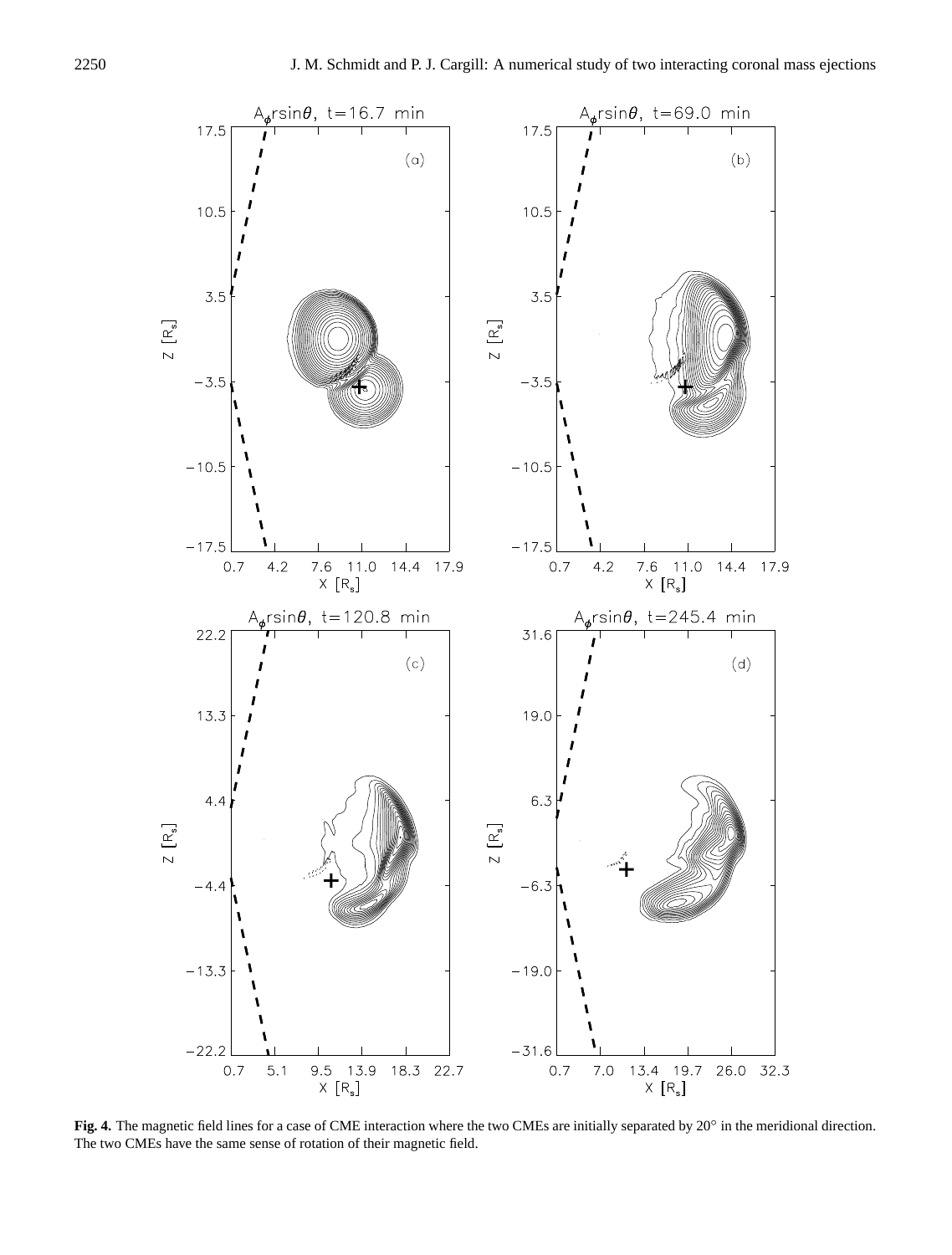to its initial value  $\rho(t)/\rho(t=0)$  throughout the shock. The shock strength of the forward shock of the fast CME decreases slowly during the interaction up to 300 minutes. After the interaction, when the forward shock of the fast CME can propagate freely within the undisturbed solar wind, this shock steepens again. On the other hand, the damping of the forward shock of the fast CME during the interaction leads to a rapid increase of the strength of the forward shock within the slow CME. After about 340 min, the strength of the forward shock of the slow CME starts to diminish, since there is no longer a driving force and the effect of the spherical expansion of the plasma of the slow CME is prevailing.

# **4 Colliding CMEs involving magnetic reconnection**

In Sect. 3 we considered a case where the magnetic field of the two CMEs did not interact. Here, we consider a case where the angle of interaction is smaller, such that the magnetic structures do collide. One can anticipate that the results will depend on the sense of rotation of the CMEs. When the sense of rotation is the same (opposite), magnetic reconnection can (should not) occur when the CMEs collide.

The initial conditions are slightly different from Section 3. The initial position of the fast CME is  $r=7.8 R_s$ ,  $\theta=90^\circ$  and the slow CME has  $r=11.7R_s$ ,  $\theta=110^\circ$ . The fast and slow CMEs have initial speeds of 1095 km/s and 290 km/s, respectively,  $B_o$  = 0.14 and 0.072 G, and  $a_o$  = 3.5 $R_s$  and 2.9 $R_s$ . In the figures a small cross denotes the position that the centre of the slow CME would have if its propagation was unaffected by the fast CME. Note that these dimensions roughly fit the event that was investigated by Gopalswamy et al. (2001).

The magnetic field lines are shown in Fig. 4. Panel (a) shows, compared with the previous simulation, that there is now a much larger region of direct interaction between the CMEs and that the CMEs in this region become clearly distorted because of the impact. In the interaction region, the field lines of the two CMEs reconnect with each other along an extended current sheet. The centre of the slow CME is south of the cross, which shows that the impact has accelerated the slow CME southward. In panel (b) the fast CME starts to overtake the slow CME. The front part of the fast CME glides over the northern front edge of the slow CME, accelerating the slow CME further in the south-east direction. In panel (c) the fast CME has overtaken the slow CME and both CMEs start to separate. However, the separation is strongly impeded by the extended reconnection of field lines between the two CMEs. This can be seen in panel (d), where there is strong linkage between the northern edge of the front of the slow CME with the interior of the fast CME. Also, the centre of the fast CME has moved further north due to the interaction. It can be concluded that strongly interacting CMEs with the same sense of rotation of the field behave like sticky billiard balls, leading to the formation of a single CME. Note that the single CME is now considerably further into the solar wind than the interaction-free location of the slow CME.

Figure 5 shows a simulation that has identical initial conditions, but the two CMEs now have an opposite rotation of the field lines. In this case reconnection between the two CMEs is entirely inhibited. Yet we see that many aspects of the interaction are similar to Fig. 4, in particular the strong initial impact of the fast CME in panel (a) and the rolling of the fast CME over the northern edge of the slow CME in panel (b). We can conclude that the CMEs in the case of opposite field rotation behave like very elastic billiard balls, since the deformation of the hitting CMEs is quite pronounced.

Finally, Fig. 6 shows results for the overtaking collision of the two CMEs, where the fast and slow CMEs both have their centers initially at  $\theta = 90^\circ$ , and they have the same sense of field rotation. The CMEs now eventually merge with each other, with the slow CME becoming attached like a cap to the fast CME, as depicted in panel (b). In the middle of the interaction region, where the reconnection of field lines is strongest, the impact of the slow CME pushes the material at the border of the fast CME into the interior of the fast CME. The associated magnetic field lines acquire an anvil-like shape that seen in its fully developed form in panel (d). Again, the merging of the CMEs is extensive, with the merged internal magnetic field structure showing large deviations from the original circular shapes. Indeed, this case could be referred to as "CME-cannibalism".

# **5 Discussion and conclusions**

We have shown that the interaction between CMEs in the solar wind depends on the relative trajectory of the CMEs, as well as on the sense of rotation of the magnetic fields in the CMEs. For cases where the magnetic structures (flux ropes) in the CMEs do not actually collide, the interaction of the CME-related shocks can lead to a net equalization of the CME speeds. This happens when the shock associated with the fast CME passes into and through the slow CME, and accelerates it. When the CMEs interact magnetically, we again find that the slow CME is accelerated up towards the speed of the fast CME, and the two CMEs form a single body. The magnetic structure of this body is determined by the relative sense of rotation of the magnetic fields in the two CMEs. When the rotation is the same, magnetic reconnection between the two CMEs occurs, leading to a single, topologically discrete structure. For cases of opposite rotation, the two CMEs move together, but their flux systems remain separate. The difference is simply a result of the fact that when the rotations are the same, the magnetic field components tend to be oppositely directed. We also showed a case of CME cannibalism, where a trailing CME completely absorbed the leading CME.

The implication of these results is that the interaction of pairs of CMEs will tend to lead to large, merged structures, at least when the outward trajectories of the CMEs are close to each other. CMEs do not tend to bounce off each other, but rather stick together. This is a consequence in part of "stickiness" introduced by the magnetic reconnection process, but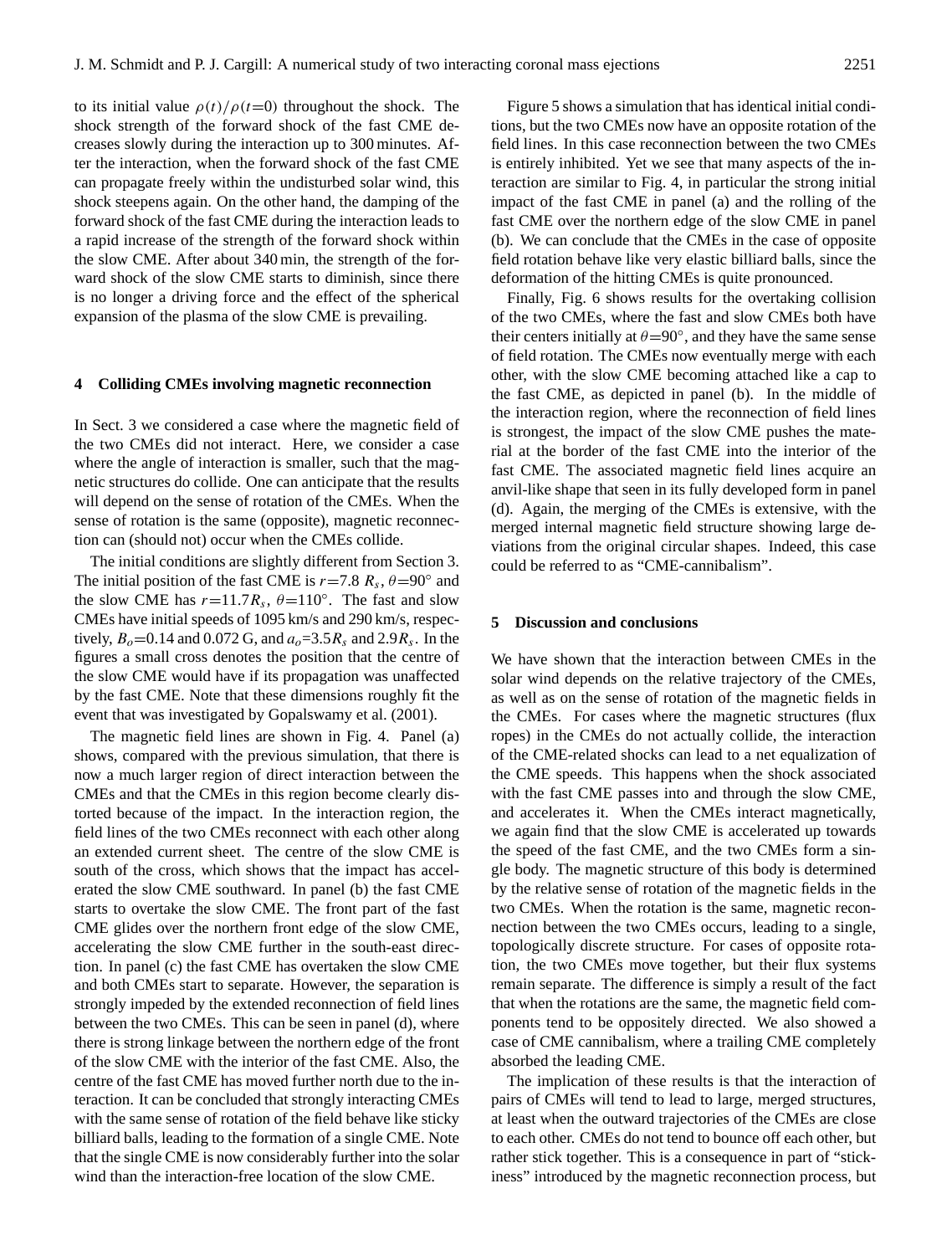

**Fig. 5.** As Fig. 4, except that the two CMEs now have opposite senses of field rotation.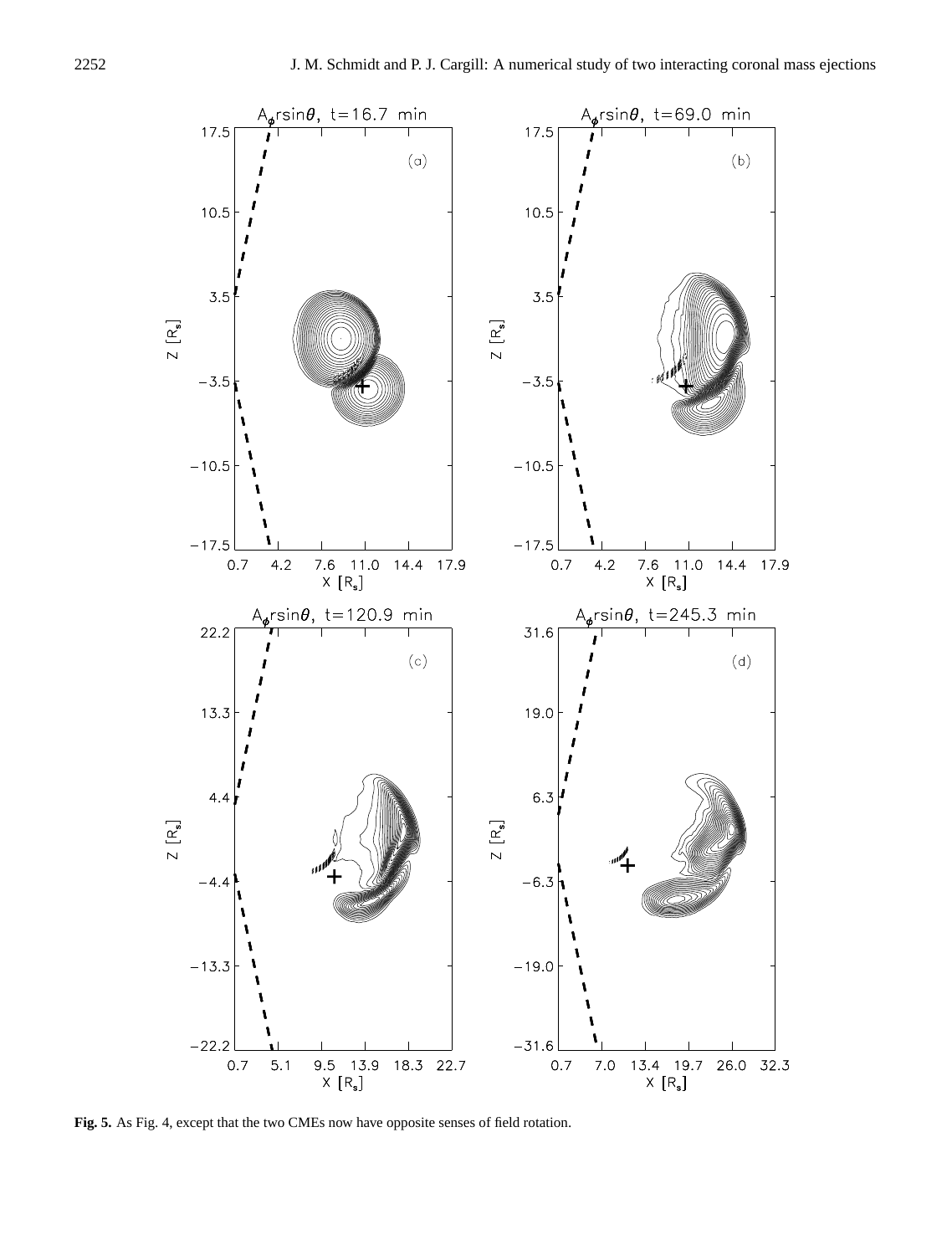

**Fig. 6.** As Fig. 4, except that two CMEs now begin their outward motion at the same meridional angle.